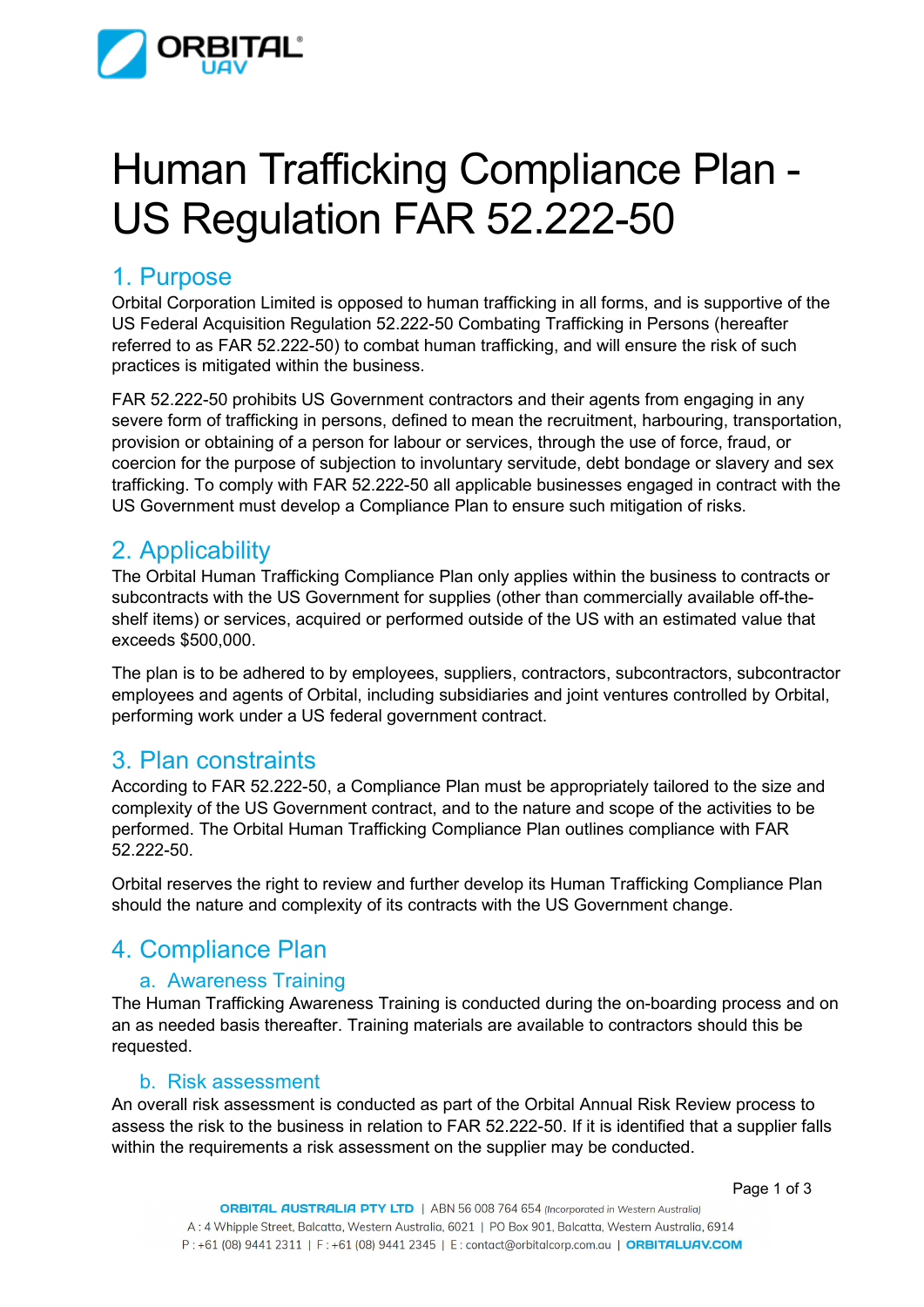

## c. Recruitment / Wages / Housing

Orbital strictly prohibits misleading or fraudulent recruiting practices during local and international location recruitment. Orbital will only use recruitment companies who do not charge recruitment fees to the employee and will review upon engagement recruitment companies' terms of business to ensure compliance. Orbital will take measures to ensure employee wages meet applicable host-country legal requirements or will explain any variance.

In the event that Orbital or its contractors, suppliers and agents intend to provide or arrange housing in connection with performing work under a contract that meets the requirements, housing will meet host-country housing and safety standards.

## d. Procedure for contractors, suppliers and agents

The requirement to adhere to FAR 52.222-50 is mandatory to all contractors, suppliers and agents Orbital engages with. This requirement is to be flowed down to all sub-tier contractors, suppliers and agents who engage in business indirectly with Orbital. The substance of FAR 52.222-50 will be included in subcontracts and in contracts with agents. However, requirements for a Compliance Plan apply only to any portion of the subcontract that meets the same prime contractor thresholds. Contractors, suppliers and agents with a Compliance Plan in place must submit certification upon award of contract and on an annual basis thereafter.

Orbital requires contractors, suppliers and agents to comply with all applicable local, state and national government laws and regulations of the local region they are conducting operations in. Upon request, information will be made available to all contractors, suppliers and agents on combating human trafficking including copies of this plan and internal training materials. If in the vicinity, Orbital employees have the right to observe contractor premises for any violations of FAR 52.222-50.

Orbital reserves the right to take appropriate action and remedies/ referrals if a problem arises, and to terminate any contract should a report of violation be substantiated.

## e. Process for Reporting violations

Should employees or contractors, suppliers and agents be unsure as to whether a specific action would be a violation of FAR 52.222-50, they should consult any member of Orbital's Leadership Team.

All employees or contractors, suppliers and agents are required to report information or knowledge of human trafficking internally to a member of the Leadership Team in the first instance. If the employee does not feel comfortable reporting this information internally, they are able to contact the Global Human Trafficking Hotline at 1-844- 888-FREE or via email [help@befree.org.](mailto:help@befree.org) Retaliation against an individual who has reported a violation will not be tolerated.

## f. Display of information

Orbital prominently displays FAR 52.222-50 Combating Trafficking in Persons posters including making available the phone number of the Global Human Trafficking Hotline (US) 1-844-888- FREE and email address of [help@humantraffickinghotline.org](mailto:help@humantraffickinghotline.org) should any violations need to be reported.

A copy of this plan will be placed on Orbital's external website https://www.orbitaluav.com and will be provided to contractors, suppliers and agents if deemed necessary.